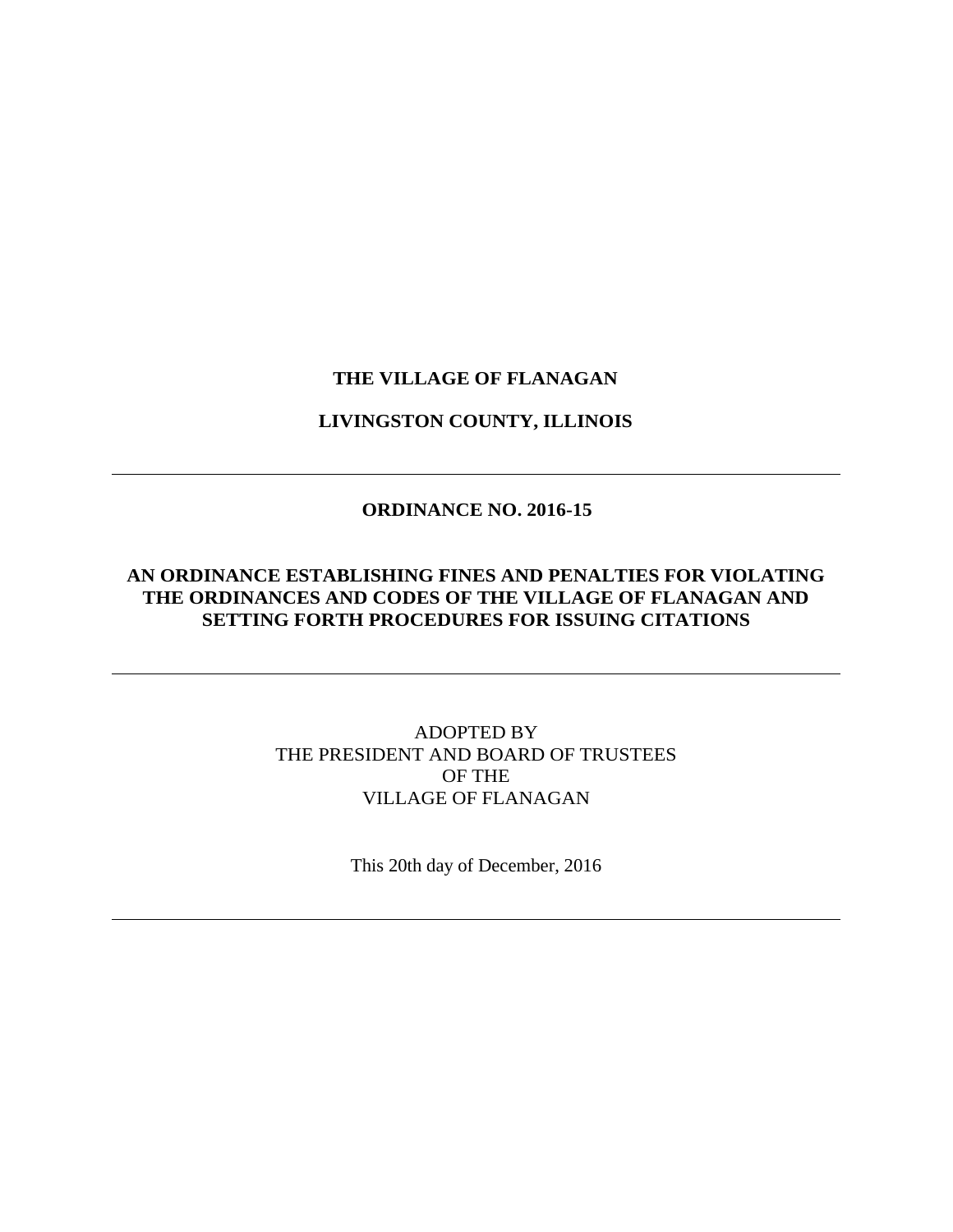# **VILLAGE OF FLANAGAN, ILLINOIS**

#### **ORDINANCE NO. 2016-15**

#### **AN ORDINANCE ESTABLISHING FINES AND PENALTIES FOR VIOLATING THE ORDINANCES AND CODES OF THE VILLAGE OF FLANAGAN AND SETTING FORTH PROCEDURES FOR ISSUING CITATIONS**

**WHEREAS,** the Village of Flanagan (hereinafter, the ''Village"), is an Illinois nonhome rule community operating under the provisions of the Illinois Municipal Code; and

**WHEREAS,** the Illinois Municipal Code, Section 1-2-1, provides the corporate authorities of each municipality may pass all ordinances andmake allrules andregulations proper or necessary, to carry into effect the powers granted to municipalities, with such fines or penalties as may be deemed proper; and

**WHEREAS,** pursuant to Section 1-2-1, no fine or penalty, except civil penalties provided for failure to make returns or to pay any taxes levied by the municipality, shall exceed \$750 and no imprisonment authorized in Section 1-2-9 for failure to pay any fine, penalty or cost shall exceed 6 months for one offense; and

**WHEREAS,** the Village has adopted various ordinances and codes (hereinafter collectively referred to as "Village Code") with on-specific penalty provisions and wishes to adopt this ordinance to establish and set the penalties for all Village Code violations where no other penalty is specifically set forth; and

**WHEREAS,** the Corporate Authorities desire to set a general penalty structure for violations of its Village Code.

**NOW, THEREFORE, BEITORDAINED** bythePresident and Board of Trustees of the Village of Flanagan, Livingston County, asfollows:

**Section A.** Recitals. The foregoing recitals shall be and are hereby incorporated into and made a part of this Ordinance as if fully set forth in this Section 1.

**Section B.** Penalties for Code and Ordinance Violations.

- 1. The violation of, or failure to comply with any provision of the Village Code shall constitute an offense against the village, and where no specific penalty is provided therefore, shall subject the offender, upon conviction, to be punished by a fine of not less than \$75.00 normore than \$750.00. Each day any violation of any provision of the Village Code shall continue shall constitute a separate offense.
- 2. Whenever in the Village Code a minimum but not a maximum fine or penalty is imposed, the court may in its discretion fine the offender any sum exceeding the minimum fine or penalty so fixed but not exceeding \$750.00.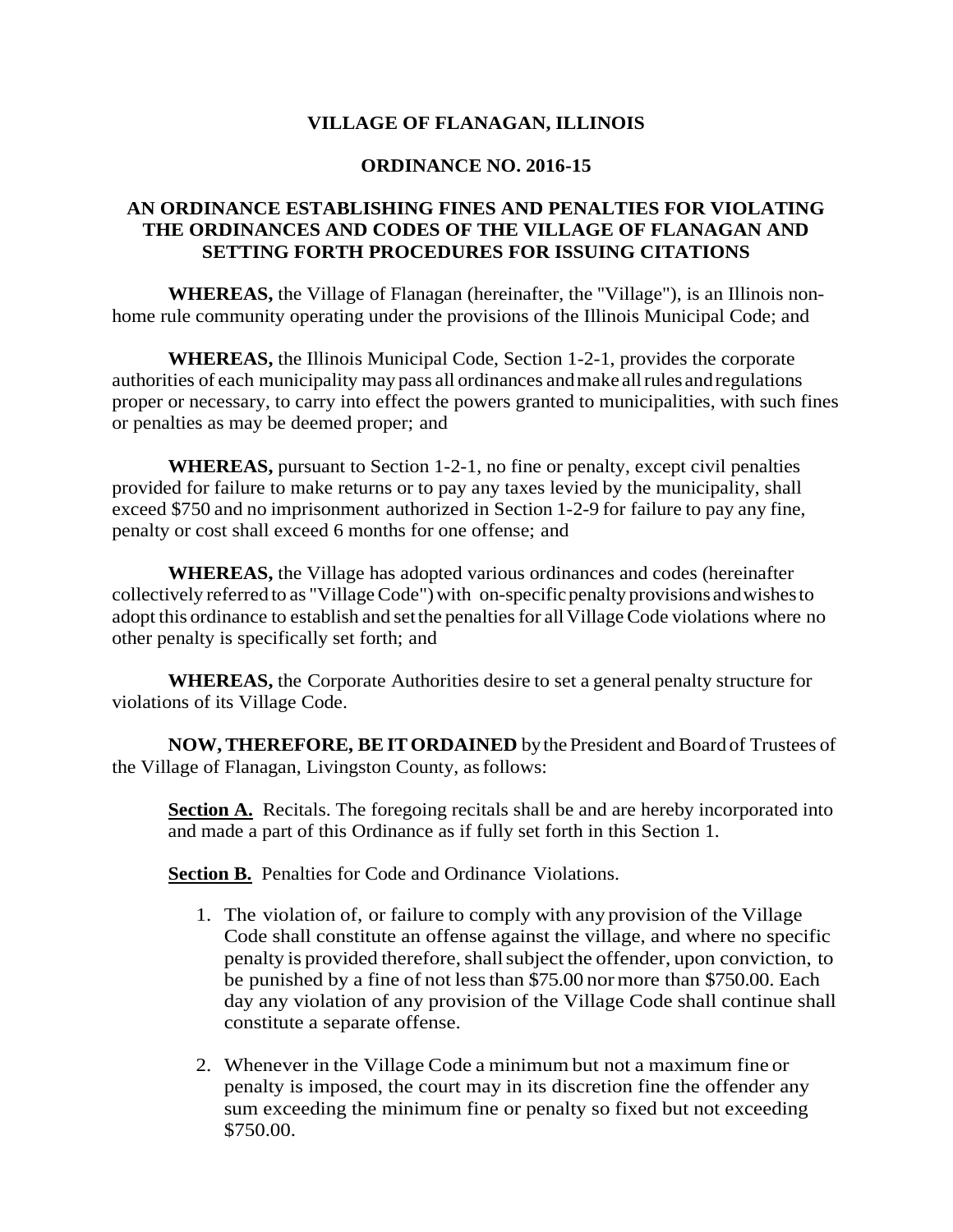- 3. In all cases where the same offense is made punishable or is created by different clauses or sections of the Village Code, the prosecuting officer may elect under which to proceed. Not more than one recovery shall be had against the same person for the same offense, provided that the revocation of a license or permit shall not be considered a recovery or penalty so asto bar any other penalty being enforced.
- 4. Any condition caused or permitted to exist in violation of any of the provisions of the Village Code shallbe deemed a public nuisance and shall be subject to abatement by the Village. The Village shall be entitled to pursue any such remedies available to abate the public nuisance.
- 5. Unless a processis otherwise specifically provided within the Village Code for a specific violation, in addition to the duly appointed building official and/or code enforcement official, any Village employee or officer designated by the Village Boardmay issue citations for Village Code violations (hereafter collectively referred to as "enforcement officer"). Whenever the enforcement officer determines that there has been a violation of the Village Code or has grounds to believe thata violation has occurred, notice shallbe given as provided herein. Such notice must: (1) be in writing; (2) if applicable include a description of the real estate sufficient for identification; (3) include a statement of the violation or violations and why the notice is being issued; (4) the minimum fine (or double the minimum fine for a second or subsequent citation for the same matter) for violating said Village Code provision; and (5) provide the option to settle the case by paying the minimum fine if payment is made within 14 days after the date the citation was issued. In the cases of violations relating to property or building codes, the notice shall also include a correction order allowing a reasonable time to make the repairs and improvements required to bring the property into compliance with the provisions of the applicable code. These notices may be deemed to be properly served if a copy thereof is (1) delivered personally; (2) sent by certified or first-class mail addressed to the last known address; or  $(3)$  if the notice is returned showing that the letter was not delivered, a copy thereof shall be posted in a conspicuous place in or about the owner's premises. Payment shall be made by cash or check made payable to the Village of Flanagan. Failure to make payment within the said 14 day period will result in referral of the citation to the Village Attorney for prosecution in accordance with the law. This subsection shall not apply to moving violations under the Illinois Vehicle Code or violations that could resultin prison both of which must be handled by the Livingston County Sheriff's Department or other appropriate law enforcement officer with jurisdiction.
- 6. In accordance with law, a default in the payment of a fine or penalty or any installment of a fine or penalty may be collected by any means authorized for the collection of monetary judgments.
- 7. Any feesor costs incurred by the Village with respect to attorneys or private collection agents retained by the municipality under Section 1-2-1 of the